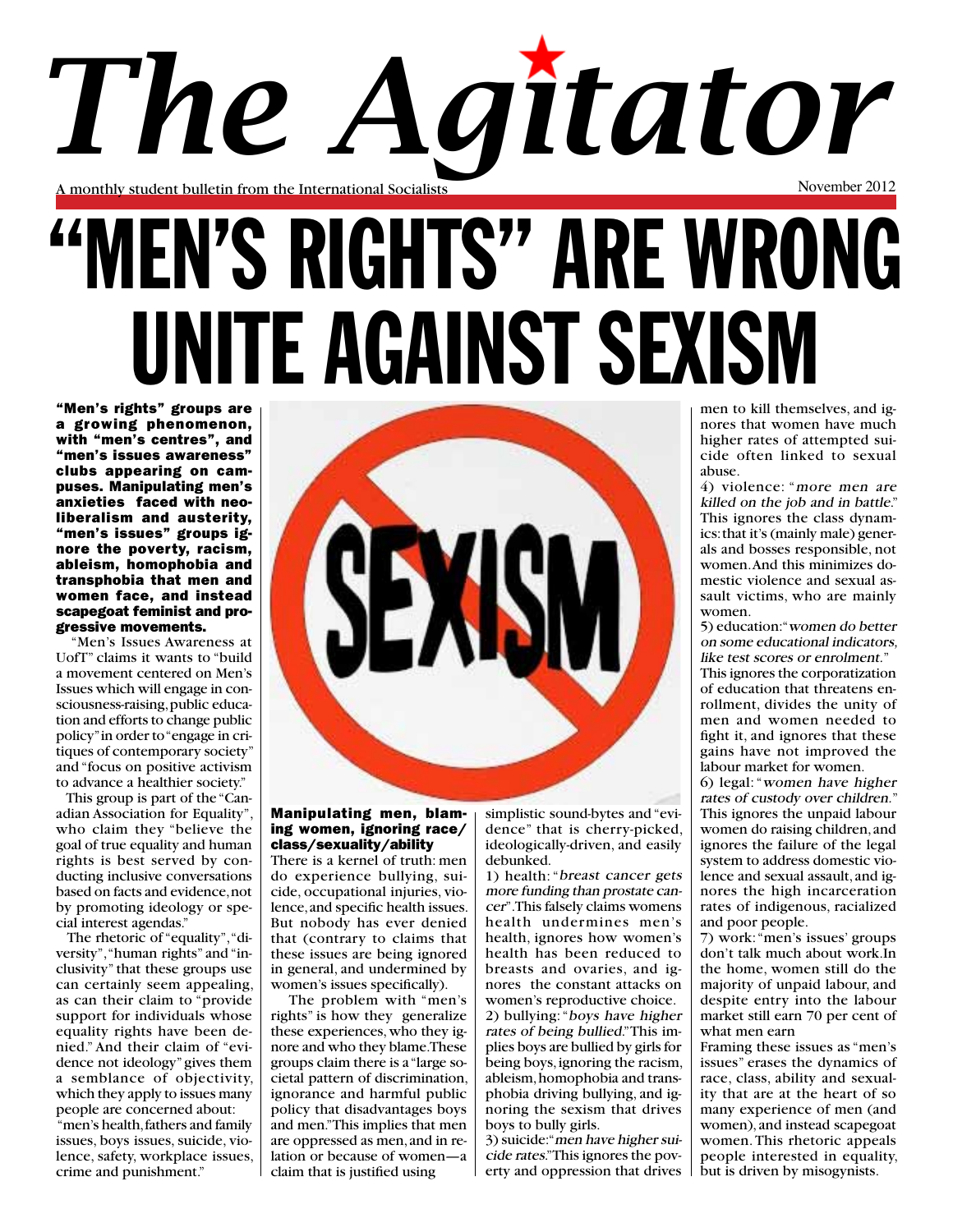# Misogyny, women's oppression, and resistance

### Contrary to claims of inclusivity free from ideology, "men's issues" groups directly attack feminist and progressive movements.

 Paul Nathanson, who the Men's Issues Awareness at UofT invited last month, has written extensively on so-called "misandry." His theories begin with a heteronormative view of human society as rigidly divided between men and women, His view of hunter-gather societies claims humans began with social structures like the 1950s (the era to which "men's rights" look to with so much nostalgia), where men hunted for all the food and women provided the babies. According to Nathanson, the whole march of civilization has been a series of attacks on the mythical male identity, and particular targets include any deviation from patriarchal family—including single mothers, same-sex marriage and abortion rights.

### Warren Farrell

 Warren Farrell, author of The Myth of Male Power, is one of the most mysoginyst of their leaders, and has built a career promoting and profiting from the backlash against women dismissing women's oppression and comparing feminism to Stalinism.

 Farrell has dismissed statistics on women's oppression as "victim data" used to "catalyze Victim Power." He has also defended rape, claiming: "If a man ignoring a woman's verbal 'no' is committing date rape, then a woman who says 'no' with her verbal language but 'yes' with her body language is committing date fraud, and a woman who continues to be sexual even after she says 'no' is committing date lying…We have forgotten that before we began calling this date rape and date fraud, we called it exciting."

 This is the hardcore misogyny at the heart of mens groups, which is why they have been labeled hate groups. But how can they pretend to be building a progressive movement, promoting "equality" through "consciousness raising," and appealing to men's perception of powerlessness? Understanding the roots of women's oppression, and changes of last couple of generation, explains how mens groups attack women directly and scapegoat them for mens anxieties.

### Women's oppression

Turning Paul Nathanson's version of history right-side up, the evidence shows that for most of human history people lived in equality, with no rigid division between production/reproduction. There are obvious biological differences regarding childbearing, but child-raising was a collective task—and women also gathered food (which often provided more food than the hunt) and had equal say over community decisions. Without the nuclear family there was a free range of sexualities, and without a capitalist labour market there was neither racism nor disability oppression.

 When the agriculture revolution provided a surplus, a small class emerged to control it and the nuclear family emerged to pass on private property. This produced a rigid and unequal division between the sexes: women were separated from production, confined to reproduction, and made subordinate to men who controlled production and the state.

 As Engels described in The Origin of the Family, Private Property and the State, the emergence of class society marked "the world historic defeat of the female sex. The man took command in the home; the woman was degraded and reduced to servitude; she became the slave of his lust and a mere instrument for the production of children."

 Capitalism remains dependent on women's oppression for unpaid labour at home and reduced wages at work—with 30% more wages going to the boss—and attacks any alternative expression, including abortion rights, queer rights, or single parents. Capitalism has also bred racism and disability oppression to lower wages and divide resistance.

### Neoliberal backlash

 Capitalism has restructured in the past few generations, with women entering the labour force while still doing unpaid labour. With these changes the women's movement emerged to fight for equality, alongside anti-racist and queer liberation movements.

 These has been both a specific backlash against progressive movements and a general neoliberal and austerity offensive against working class. As Susan Falludi, feminist author of Backlash, documented in book Stiffed "the post-war restricting of the economy" has led to a "crisis in masculinity." (We don't need "men's studies" to study masculinity, we have feminist and socialist analysis)

 Men are socialized to be dominant and in control. But with capitalist restructuring, working class men are in precarious work, unable provide for their family as they were socialized to do. Working class men work harder for less pay, more tuition, less job security—and don't see the 30% pay gap that goes to the boss.

 "Men's rights" groups blame this experience on few gains of women's and queer liberation movements, while ignoring racism and disability oppression. This homogenizes men, and tries to dupe them into thinking they have more in common with 1% of men who exploit most men and women, than the rest of the 99%. The 1% uses sexism to further the austerity

agenda—like Ontario Conservative attempts to defund abortion—while dividing resistance movements of the 99% along lines of gender, race, sexuality and ability.

### No free speech for hate speech

If we want "positive activism to advance a healthier society" we have to identify sexism and the backlash against women as a major barrier, and mobilize men and women against it. This means challenging "men's rights" groups who attack women, manipulate men, and don't care about poverty, racism, ableism, homophobia and transphobia.

 Challenging these groups includes patiently explaining to people who are legitimately concerned about equality but have been misled by false rhetoric—and firmly exposing and challenging the misogynists at the core, because free speech doesn't include hate speech.

 "White power" groups that promote attacks on people of colour shouldn't be welcome on campus and have access to campus resources, and neither should "men's rights" groups who attack feminism, legitimate rape culture, and divide real social movements.

### Liberation

Though the process of struggle—uniting the 99% by challenging the systemic oppression that divides it—we all win.

 Women were critical to the 1937 Flint sit-down strike that sparked a unionization, and the Canadian labour movement has been strengthened by the fight for maternity leave and abortion rights. Chicago teachers and Quebec students fought united strikes against attacks on education, and on November 14 there were general strikes against austerity in Europe. The real fight for "men's rights" is against misogyny and capitalism.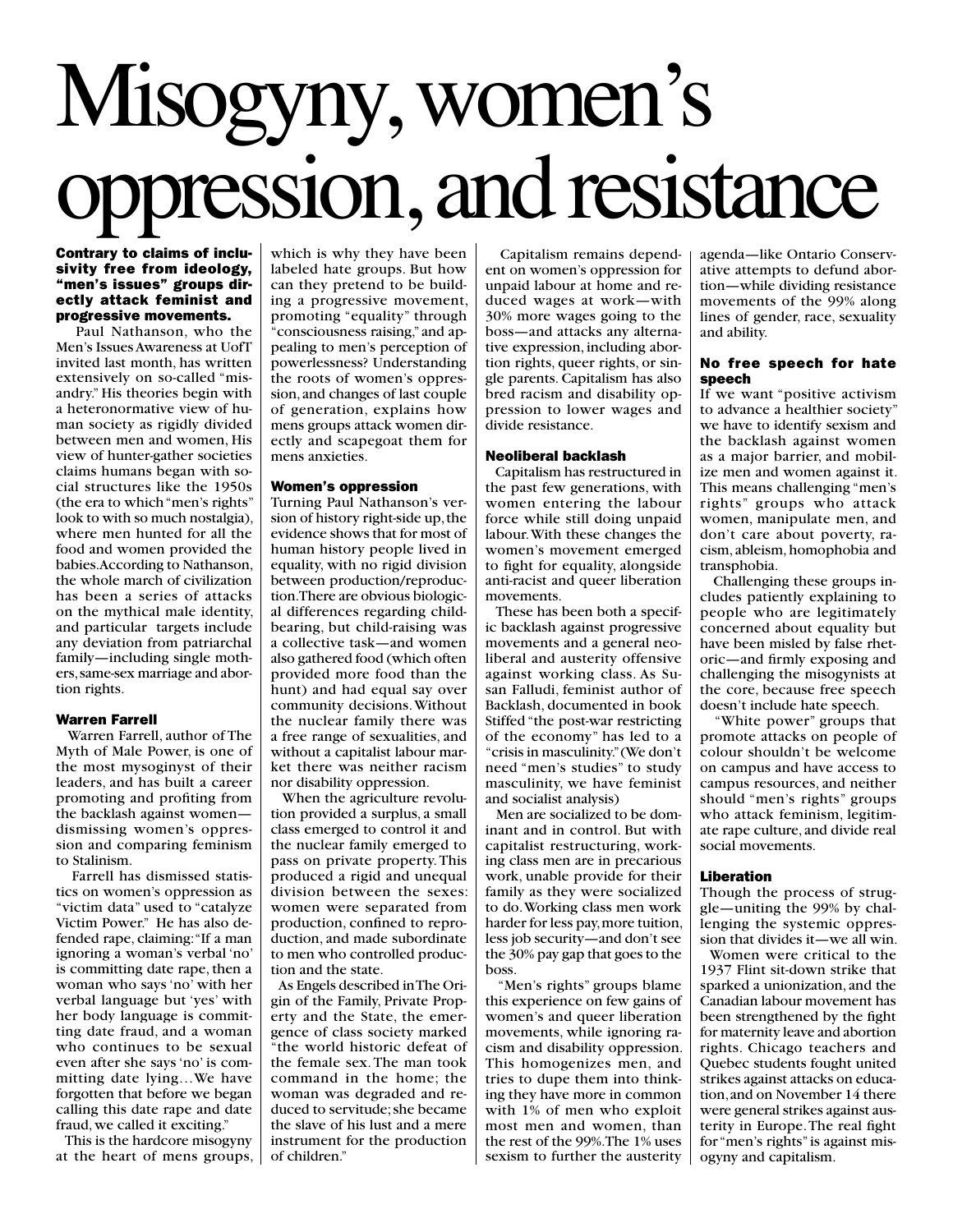## Bahaini students: the struggl continues

Students and workers in Bahrain have played a primary role in what's known as the Pearl Revolution. They continue their fight against the Western-backed Al-Khalifa monarchy despite the systematic and ongoing oppression of the state.

 More than a year ago, protesters flooded the streets of Manama and other Bahraini cities and villages in February 2011. They occupied the Pearl Roundabout, which was the Bahraini version of Tahrir Square. The government forces raided the roundabout killing, injuring and arresting peaceful protestors. The Bahraini monarchy invited troops from Saudi Arabia (armed by the West including Canada) and United Arab Emirates to aid in the crackdown on peaceful protesters. Since then, forces have attacked protesters, besieged villages and cities, raided homes in search for activists, and thrown US-made tear gas canisters on people's homes.

### Student protest

Outraged by the governments' attack on peaceful demonstrators, students at the University of Bahrain decided to protest against the violations. They organized a peaceful protest on March 13, 2011. The university granted permission to protest, but Mohamed Al-Khaqani described this as "a trap" to launch a crackdown. Al-Khaqani was a professor at the University of Bahrain and was dismissed after the attack on peaceful students and professors.

 Pro-government thugs attacked the university, vandalizing buildings and threatening students. Eyewitnesses report that the police surrounded the university, protecting and giving a legitimate cover to thugs who were holding batons, knives and swords, and thus not letting students escape the brutality of the attack. Instead of investigating the case and holding the thugs responsible for the attack,

the government of Bahrain held the innocent peaceful pro-democracy students responsible for vandalizing the university and intimidating others. Many students were arrested, tortured and forced to confess to crimes they have never committed. Al-Khaqani was at the university on that specific day. He confirmed that thugs were the ones who vandalized the building. He tried to prevent them from entering the building where he was, but he could not. He defended his students from the vicious attack of the pro-government thugs. As a consequence, "homes of professors and instructors were raided," said Al-Khaqani. Al-Khaqani was dismissed from the university, and was separated from his students who loved him.

### Repression and brutality

The regime in Bahrain has attempted to silence protest but has not been successful. Massive numbers of students and workers have been struggling. "At least 4,000 people who stayed away from their jobs during the arrest or believed to have participated in the protests were sacked or suspended, including nearly 300 from the stateowned Bahrain Petroleum Company. Dozens of students were dismissed from universities, and others studying abroad had their grants suspended," reports Amnesty International.

 Jassim Al-Hulaibi is a 19 yearold first year student at Bahrain Teachers College with outstanding academic achievements--and a goal to become a teacher and influence his students to build a better future for Bahrain. The regime decided to shatter his dreams (and some of his colleagues'). On March 27, 2011 police raided Al-Hulaibi's home at 2 am. Numerous police cars surrounded his home. They terrorized the children and arbitrarily arrested Al-Hulaibi. They dragged him out of his home, and started verbally and physically abusing him.



 Al-Hulaibi was subjected to torture. Prison guards covered his eyes, tied his hands, beat him regularly and offended his religious beliefs. He was forced to confess under torture, and charged with vandalizing a university building during the protest in the University of Bahrain on March 13, 2011 and attempting to kill some of those who were in that building. But medical reports prove that on March 13 he was recovering n hospital after being shot in the leg by regime police. He was sentenced to 15 years in prison, and he remains in prison until today.

 So far, Al-Hulaibi has spent more than a year in prison, he was dismissed from university and his grants were suspended. In addition, Al Hulaibi's father received an official document from the Ministry of Education demanding him to pay BD 1416 (\$3766) compensating for the suspended grants.

 There are many students like Al-Hulaibi facing unbelievable sentences for exercising their rights to freedom of expression and assembly. There are other students who lost their lives fighting for freedom and democracy. One of them is Ali Al-Moemin, who Al-Khaqani salutlecture at the University of Bahrain. "Yes, I needed to salute my student. Ali Al-Moemin was my student. He used to sit on the front. He is my student and I love him. You killed my students and charged us for our solidarity with them. You are charging me for loving my students, and my students love towards me," said Al-Khaqani. Al-Moemin remains a symbol of a martyr who scarified his soul for real democracy.

#### Protest and solidarity

The fight for freedom continues in Bahrain, despite the government's brutality. Their demands are basic— an end to the ongoing repression, oppression, and discrimination that the majority of the Bahraini population face by the Al-Khalifa ruling family.

 Imperialists have played a major role in the crackdown on pro-democracy activists, students, workers and protestors. The West's support to the monarchies in the Gulf provided impunity for human rights violators. The only way to help students in Bahrain is to denounce the hypocrisy of the Western governments (including Canada) that sells arms to the oppressive monarchies in the Gulf.